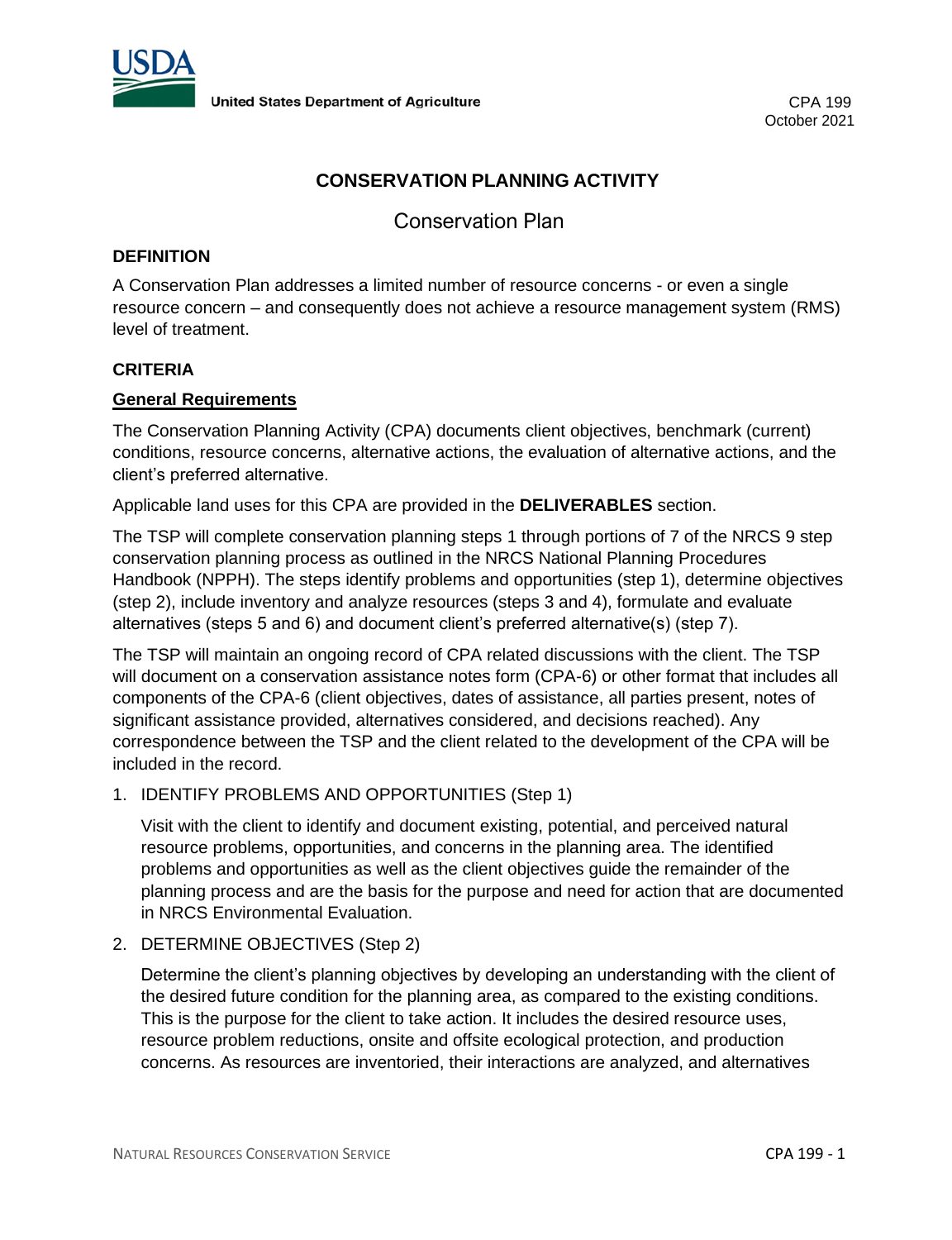formulated, objectives may need to be reviewed and modified.

3. INVENTORY RESOURCES (Step 3)

The resource inventory documents benchmark (current) conditions of natural resources in the CPA planning area. The specific inventory documentation requirements and resource concerns to be evaluated are provided in the **DELIVERABLES** section. Inventory documentation required may include such items as:

- Current agricultural or forestry practices and management activities,
- Environmentally sensitive areas (e.g., wetlands, sinkholes, wellheads, gullies, ditches, etc.),
- Soils, climate, topography,
- Equipment and technology currently being used by the landowner,
- Highly erodible land or wetland compliance determinations associated to the planning land unit,
- Pertinent Federal, State, Tribal, and local laws, regulations and policy, and
- Special Environmental Concerns that may be applicable on, or in the vicinity of the planning area. The special environmental concerns to be inventoried include, at a minimum, the following:
	- Clean Air Act
	- Clean Water Act / Waters of the U.S.
	- Coastal Zone Management
	- Coral Reefs
	- Cultural Resources / Historic Properties
	- Endangered and Threatened Species
	- Environmental Justice
	- Essential Fish Habitat
	- Floodplain Management
	- Invasive Species
	- Migratory Birds / Bald and Golden Eagle Protection Act
	- Natural Areas
	- Prime and Unique Farmlands
	- Riparian Area
	- Scenic Beauty
	- **Wetlands**
	- Wild and Scenic Rivers

NRCS state offices may identify additional state, tribal, or local laws, regulations or ordinances that must routinely be evaluated.

Use NRCS data available in the Field Office Technical Guide (FOTG) Sections 1 and 2, plus Web Soil Survey (WSS) and other helpful resources to support the inventory.

Document any previously installed or implemented conservation practice(s) and indicate whether the existing practice(s) is currently accomplishing the conservation practice purpose indicated in the NRCS conservation practice standard in the state's FOTG, Section 4.

### 4. ANALYZE RESOURCE DATA (Step 4)

Analysis of a resource inventory will document benchmark (current) conditions of natural resources in the CPA planning area. A comparison between benchmark (current) conditions and planning criteria/quality criteria (desired future conditions) will help identify resource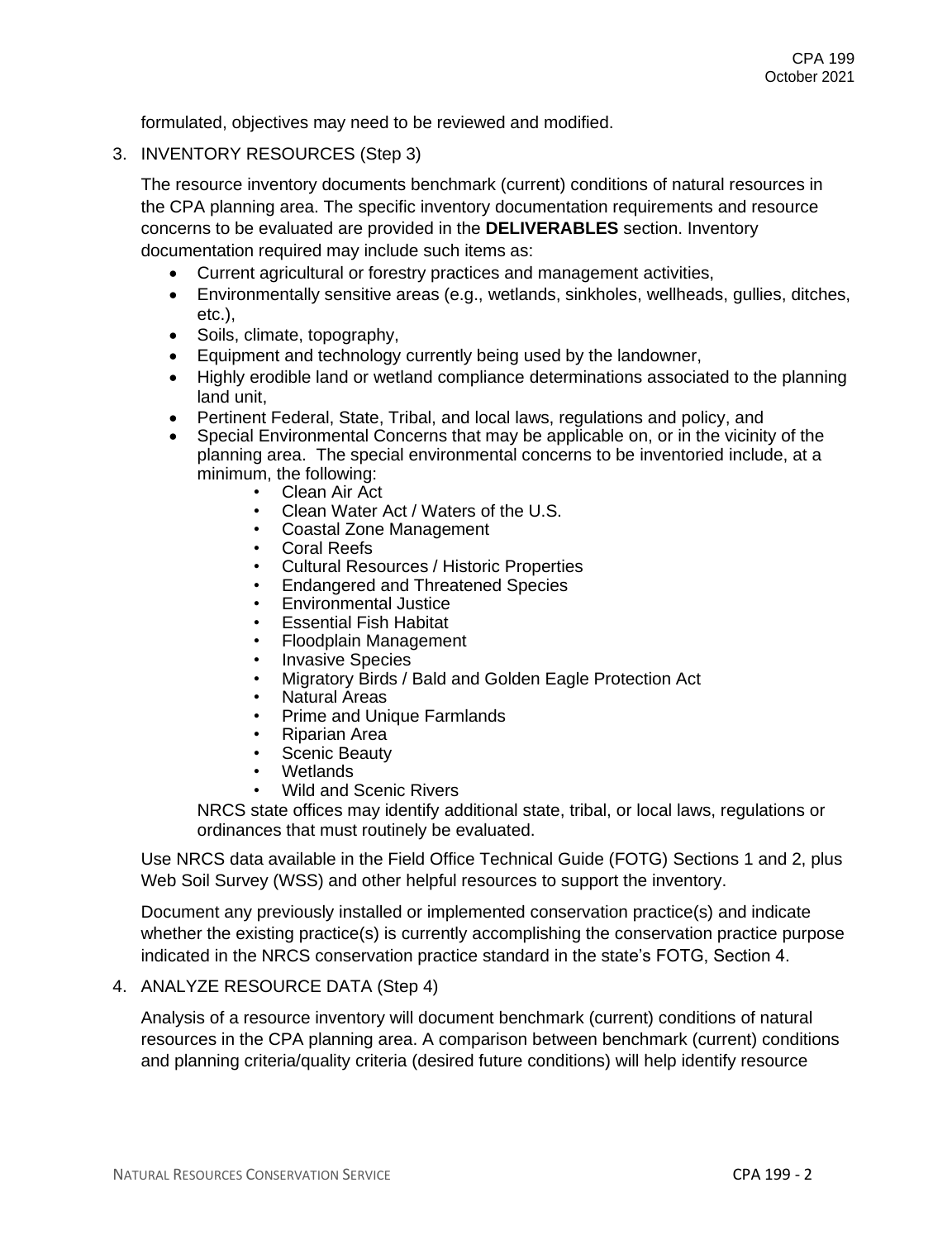concerns. Analysis and documentation requirements are provided in the **DELIVERABLES** section.

Analysis documentation will include at a minimum:

- NRCS resource concerns identified.
- Benchmark conditions,
- (as applicable) Results of assessment tools, and
- A description of the need for conservation actions.

### 5. FORMULATE ALTERNATIVES (Step 5)

At a minimum two alternatives will be developed. The first will be a no-action alternative in which current management activities are assumed to continue. The second will be an action alternative identifying a conservation practice or a system of conservation practices and management activities to address CPA identified resource concern(s). Additional action alternatives may be developed to identify different ways of achieving client objectives. Alternatives may include an appropriate mix of structural conservation practices, such as terraces, dams, and waterways; nonstructural conservation practices, such as crop residue management, or livestock exclusion. Each action alternative must meet the client's objectives and comply with Federal, State, Tribal, and local laws, regulations, and policies.

When providing technical assistance to existing organic operations, ensure recommended conservation practices and management activities are consistent with the client's Organic System Plan (OSP) and the National Organic Program (NOP) regulations. If client's objective is to transition to organic production, use CPA 138 – Conservation Plan Supporting Organic Transition.

#### 6. EVALUATE ALTERNATIVES (Step 6)

The TSP will evaluate the alternatives and describe the environmental effects associated with each alternative. The analysis will be reviewed with the client. The analysis should provide the client with the information needed to select their preferred alternative.

When evaluating the no-action alternative, the TSP will provide information to the client on what will occur if current management activities continue and no new practices are implemented.

When evaluating conservation practice effects, the short and long-term effect on natural resources and the applicability and effect on special environmental concerns identified in Step-3 (Resource Inventory) must be documented. Include recommendations that will avoid or mitigate any adverse effects on soil, water, air, plants, animals (including livestock, fish, and wildlife), energy, or human concerns, as well as on special environmental concerns.

After analyzing the proposed alternatives, prepare the following documentation, at a minimum:

- Documentation of alternatives discussed (CPA-6, correspondence), (as applicable)
- Results of assessment tools, and
- Considerations to avoid or mitigate any adverse effects on those unique resources and other soil, water, air, plants, animals (including livestock, fish, and wildlife), energy, or human concerns, as well as on special environmental considerations.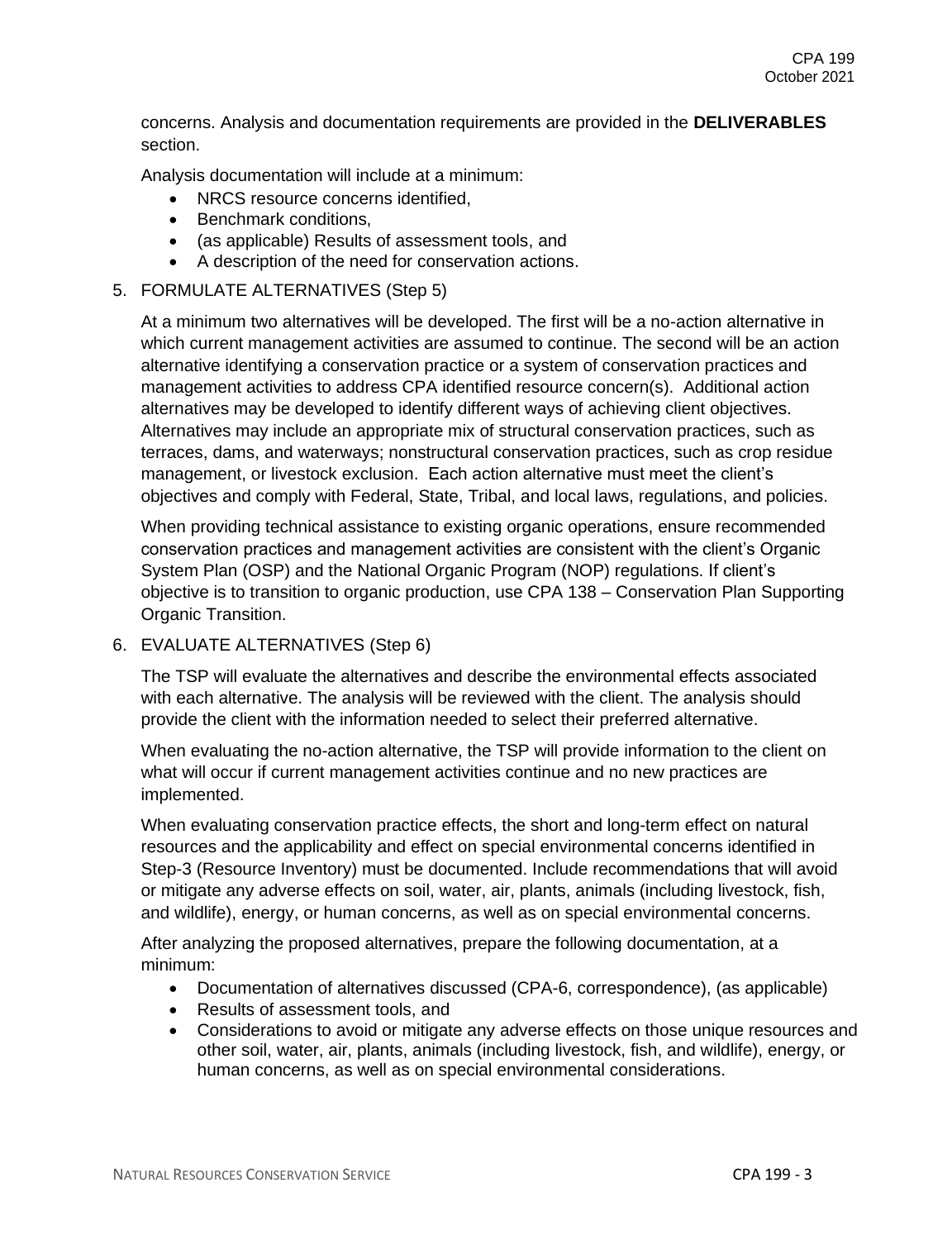- An evaluation of the alternative's effects on the client's land use, capital, labor, management, risk, profitability, and public health and safety.
- 7. CLIENT'S PREFERRED ALTERNATIVES (Step 7)

The TSP will present all alternatives to the client and document the client's preferred alternative.

# **Technical Requirements**

- 1. TSP conducts an on-site inventory of client's desired land uses and land management systems in the operation.
- 2. TSP uses NRCS approved wind and water erosion tools to reduce soil erosion by wind and water to meet planning criteria.
- 3. TSP develops a minimum of one conservation system alternative for at least one land use by land management system included in the operation (land units can be combined under one alternative system) that meet the producer's objectives and priorities.
- 4. TSP presents alternatives to client to obtain decision.
- 5. TSP produces conservation plan products (plan document, maps and supporting material) based on decisions reached in step 4
- 6. TSP provides copies of deliverables to the client.
- 7. Client provides a set of deliverables to NRCS.

# **DELIVERABLES**

Two copies (hardcopy or electronic) of the plan must be developed—one for the client and one for the NRCS field office. At the client's request, Technical Service Provider (TSP) can deliver NRCS's copy to the NRCS Field Office. The client's copy must include the maps and preferred alternative, unless the client requests other documents from this section. The NRCS copy must include all items identified herein. An additional electronic copy of the plan should also be uploaded on NRCS Registry.

This conservation planning activity is applicable to any NRCS recognized land use.

The plan must meet the Natural Resource Conservation Service (NRCS) planning criteria for one or more resource concerns.

# **1. Cover Page**

Cover page reporting the technical services provided by the TSP. Cover page(s) must include the following:

- a. Client information: Name, farm bill program, contract number, and contract item number.
- b. TSP information: name, address, phone number, email, TSP number, TSP expiration date; and county of service.
- c. CPA information: CPA name, land use(s), units, and amount.
- d. Statement by TSP that services provided:
	- i. Comply with all applicable Federal, State, Tribal, and local laws and requirements.
	- ii. Meet applicable program requirements and recommended planned practices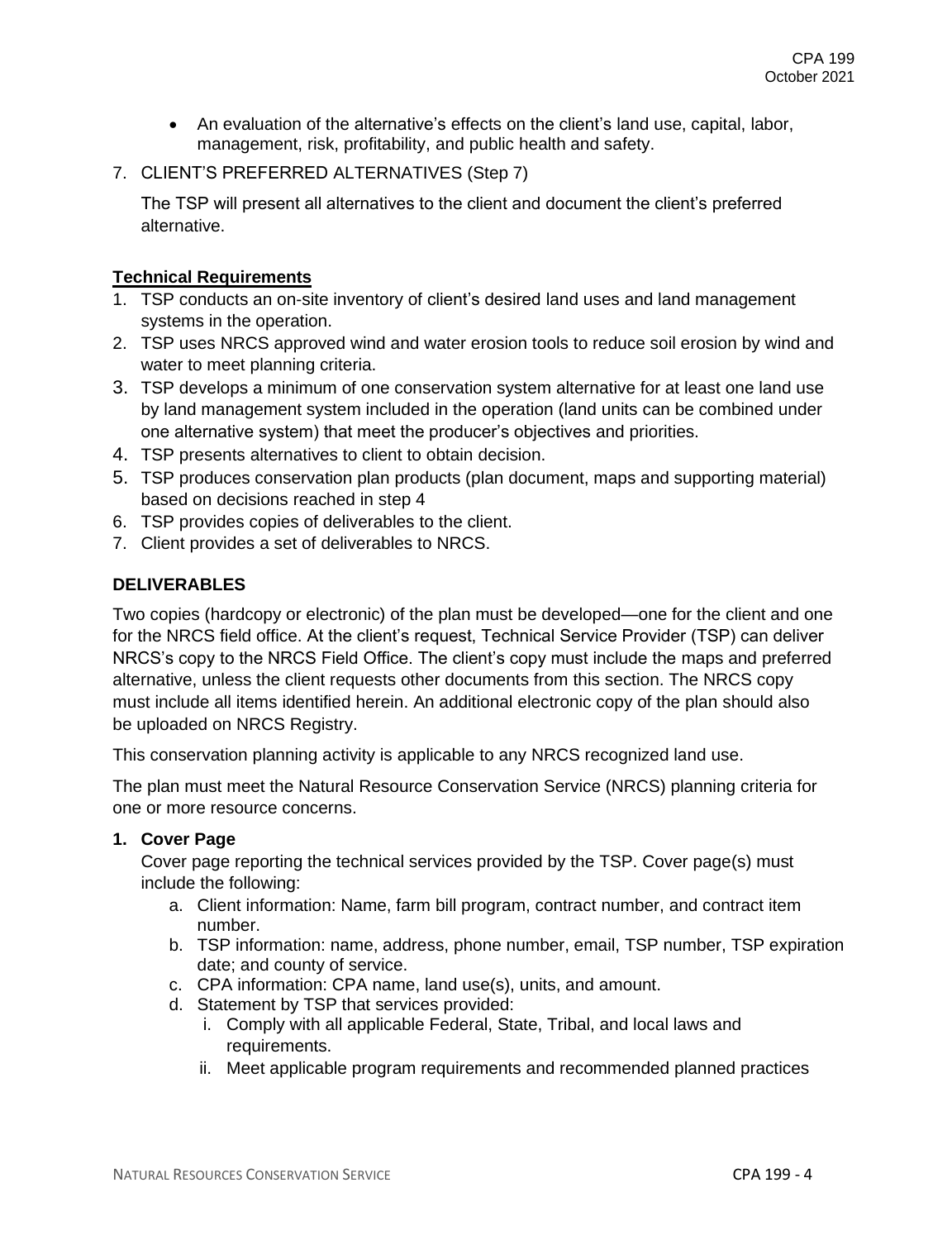are based on NRCS conservation practice standards and specifications.

- iii. Are consistent with the conservation program goals and objectives for which the program contract was entered into by the client.
- iv. Incorporate alternatives that are both cost effective and appropriate to address the resource issues.
- e. TSP certification statement: signature and date.
- f. Client confirmation: signature and date.
- g. Block for NRCS reviewer acceptance (to be completed by NRCS.)

### **2. Conservation Assistance Notes and Correspondence**

- a. Conservation Assistance Notes (NRCS-CPA-6) or other format that includes all components of the CPA-6.
	- i. Document the client's objectives.
	- ii. Document each interaction with the client, include notes and results of that interaction, date, and initials of the TSP.
	- iii. Document each site visit, activity in the field, results of each site visit, all parties present, date, and initials of the TSP.
- b. Any correspondence between the TSP and the client relating to the development of the CPA.

#### **3. Maps**

- a. Maps to include, but not be limited to:
	- i. General location map of the planning area showing access roads to the location.
	- ii. CPA map (this may consist of several maps to account for the entire planning area). This map will specifically include:
		- Boundary lines for the Planning Land Units (PLUs) with labels (name, number, or both). A PLU is a unique geographic area, defined by a polygon, which has common land use and is owned, operated, or managed by the same client or clients. The PLU is the minimum unit for planning.
		- Land-use designation and any applicable modifiers such as irrigation for each PLU as appropriate.
		- Acreage for each PLU associated with the conservation plan.
		- Location of sensitive resources and setbacks, if applicable.
		- Location of planned and applied conservation practices/enhancements/bundles
		- If the planning area includes nonprivate lands, such as Federal or Tribal lands, a land status map must be included to display land ownership categories (Private, State Trust, BLM, Tribal, and Territorial, etc.)
	- iii. Resource maps of the PLU
		- Soils maps, and other resource maps, as applicable (with appropriate interpretations such as soil descriptions or ecological site descriptions, to show locations of resource features such as soil types, ecological sites, grazing paddocks, forest types, etc.)
		- An existing Wetland delineation map, if any.
- b. At a minimum, all maps developed for the CPA will include: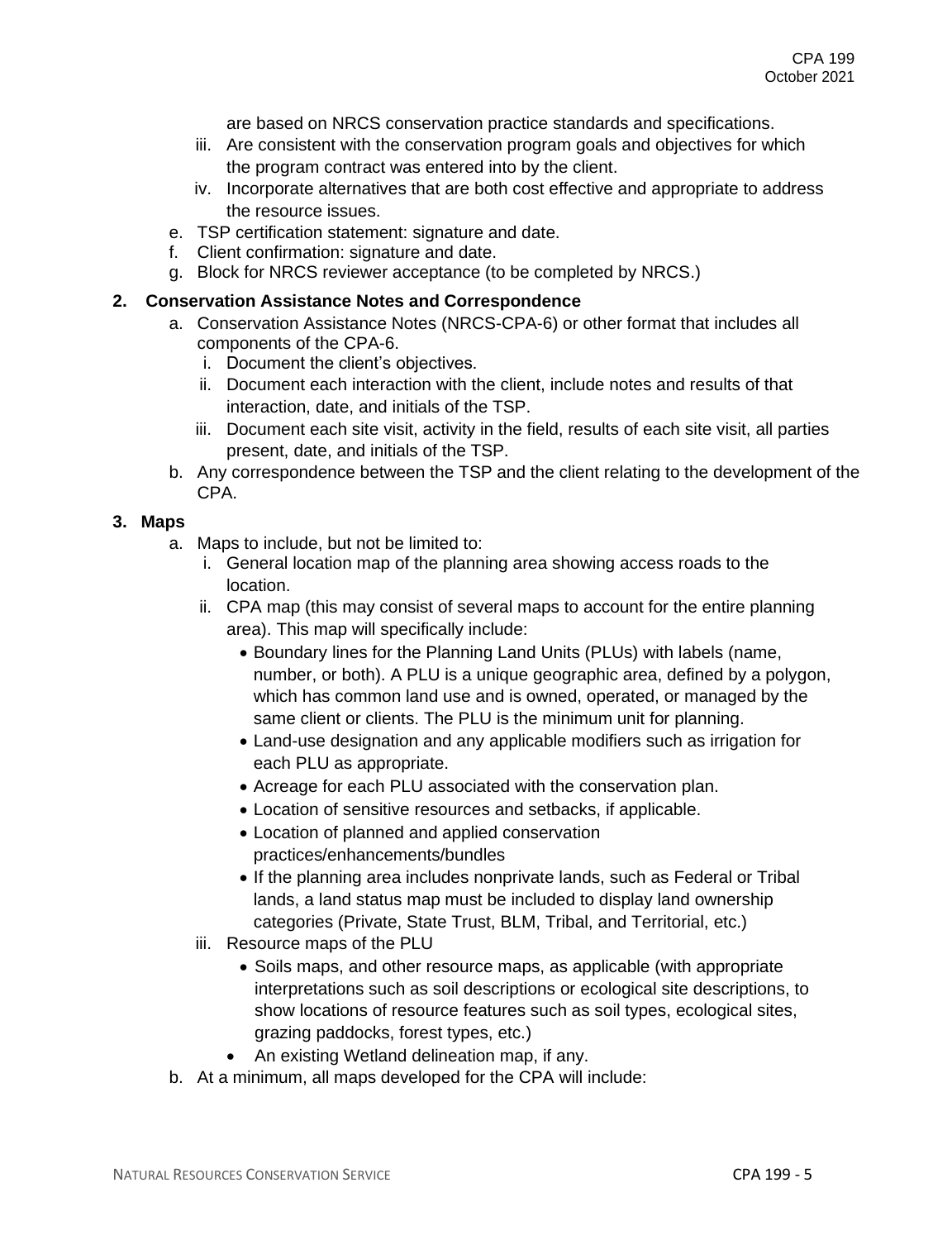- i. Title block showing:
	- Map title.
	- Client's name (individual or business).
	- Prepared with assistance from USDA Natural Resources Conservation Service.
	- Assisted By [TSP planner's name].
	- Name of applicable conservation district, county, and State.
	- Date prepared.
- ii. Map scale.
- iii. Information needed to locate the planning area, such as geographic coordinates, public land survey coordinates, etc.
- iv. North arrow.
- v. Appropriate map symbols and a map symbol legend on the map or as an attachment.

# **4. Conservation Plan**

A record of the client's preferred alternative. This document includes a schedule to apply the conservation practices/enhancements/bundles and their planned extents. This document is used with the conservation plan map and implementation requirements to provide the client the information needed to implement the conservation plan. The plan document includes the following:

- a. For each land use
	- i. PLU label (name, number, or both).
	- ii. NRCS conservation practice/enhancement/bundle name and code (e.g. Nutrient Management – 595) for applied and planned practices required for the system.
	- iii. Estimated amount planned or applied.
	- iv. Brief description of the planned conservation practices (practice narratives).
	- v. Dates the planned practices are scheduled to be implemented.
	- vi. Date any applied practices were completed.

# **5. Resource Inventory and Assessment Documentation**

- a. Results from NRCS-approved resource assessment technology tools, that are appropriate for the resource conservation needs and client objectives, to compare the benchmark condition with the planned alternative condition.
- b. Any additional assessments, maps, and sketches resulting from the planning process used in preparation and arriving at the alternative selected in Part 4.
- c. Any photographs or documentation used to support the determination documented.
- d. Document the effects of each Alternative on other resources concerns.
- e. Considerations to avoid or mitigate any adverse effects on those unique resources and other soil, water, air, plants, animals (including livestock, fish, and wildlife), energy, or human concerns, as well as on special environmental considerations.
- f. An evaluation of the alternative's effects on the client's land use, capital, labor, management, risk, profitability, and public health and safety.